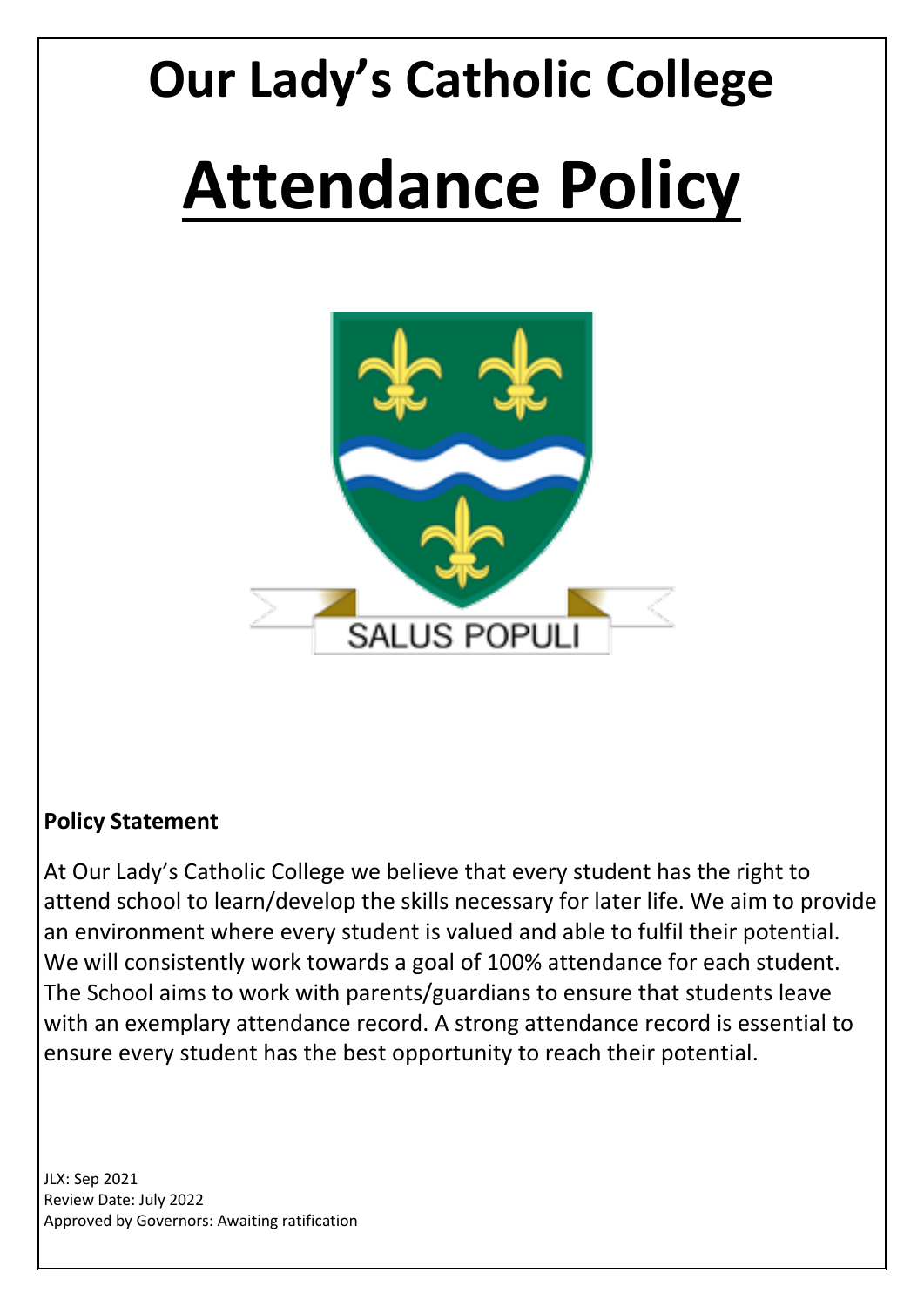#### **Persistent Absence**

A student becomes a Persistent Absentee when they miss **10%** of their schooling across the academic year for whatever reason. Absence at this level will cause considerable damage to any child's educational prospects and we need parents'/carers' fullest support and co-operation to tackle this. Any student whose attendance has reached the PA threshold or is at risk of moving towards that threshold is given priority for intervention. Intervention may be via:

- An action plan to improve attendance will be created which may involve a Early Help Assessment and referrals to other agencies alongside meetings between relevant School staff and parents/carers.
- Where parents/carers fail to co-operate with support and strategies provided by the School, further advice may be sought which could lead to legal sanctions being imposed.
- Persistent Absence/attendance data is communicated to the Local Authority on a termly and annual basis.

#### **Attendance Targets**

The school has targeted each student to achieve **at least 97%** attendance over the course of this school year. Targeted work will take place to improve/maintain standards of attendance. A review of the systems to improve attendance will take place at fortnightly intervals, involving the attendance officer, pastoral leader, progress leader and pastoral support officers, to ensure that targets are being achieved.

#### **Attendance Monitoring**

- Electronic registration every morning and afternoon
- Attendance Officer will produce lists to highlight those students with unexplained absences and those below 97%
- Tutors monitor students attendance within their attendance group, providing intervention where necessary. Stickers are used in planners to communicate effectively with home.
- Progress leaders meet weekly with their attendance group, providing praise where necessary and intervention where needed. Stickers are used in planners to communicate effectively with home.
- Students that continue to cause concern will be referred to their progress leader.
- Meetings with parents will take place as necessary
- Home visits will be carried out
- Progress leaders will discuss students whose attendance is causing concern YAM meetings and take appropriate action

#### **Punctuality Monitoring**

- Poor punctuality is not acceptable. If your son/daughter misses the start of the day they can miss work and do not spend time with their class teacher getting vital information. Pupils arriving late disrupt lessons which in turn can be embarrassing for the child.
- The school day starts at 8.40am and we expect your son/daughter to be in class at that time.
- For time starts at 8.45am and your son/daughter will receive a late mark if they are not in by that time.
- At 9.30am the registers will be closed. In accordance with the Regulations, if your son/daughter arrives after that time they will receive a mark that shows them to be on site, but this will not count as a present mark and it will mean they have an unauthorised absence. This may mean that you could face the possibility of a Penalty Notice if the problem persists.
- Punctuality is monitored daily and analysed three times a week.
- A hierarchal system is in place, in order to tackle punctuality from day one and ensure there is a progressive path of intervention, involving all levels of the school system See appendixes for layout).
- We encourage you to approach us if you are having problems getting your daughter to school on time.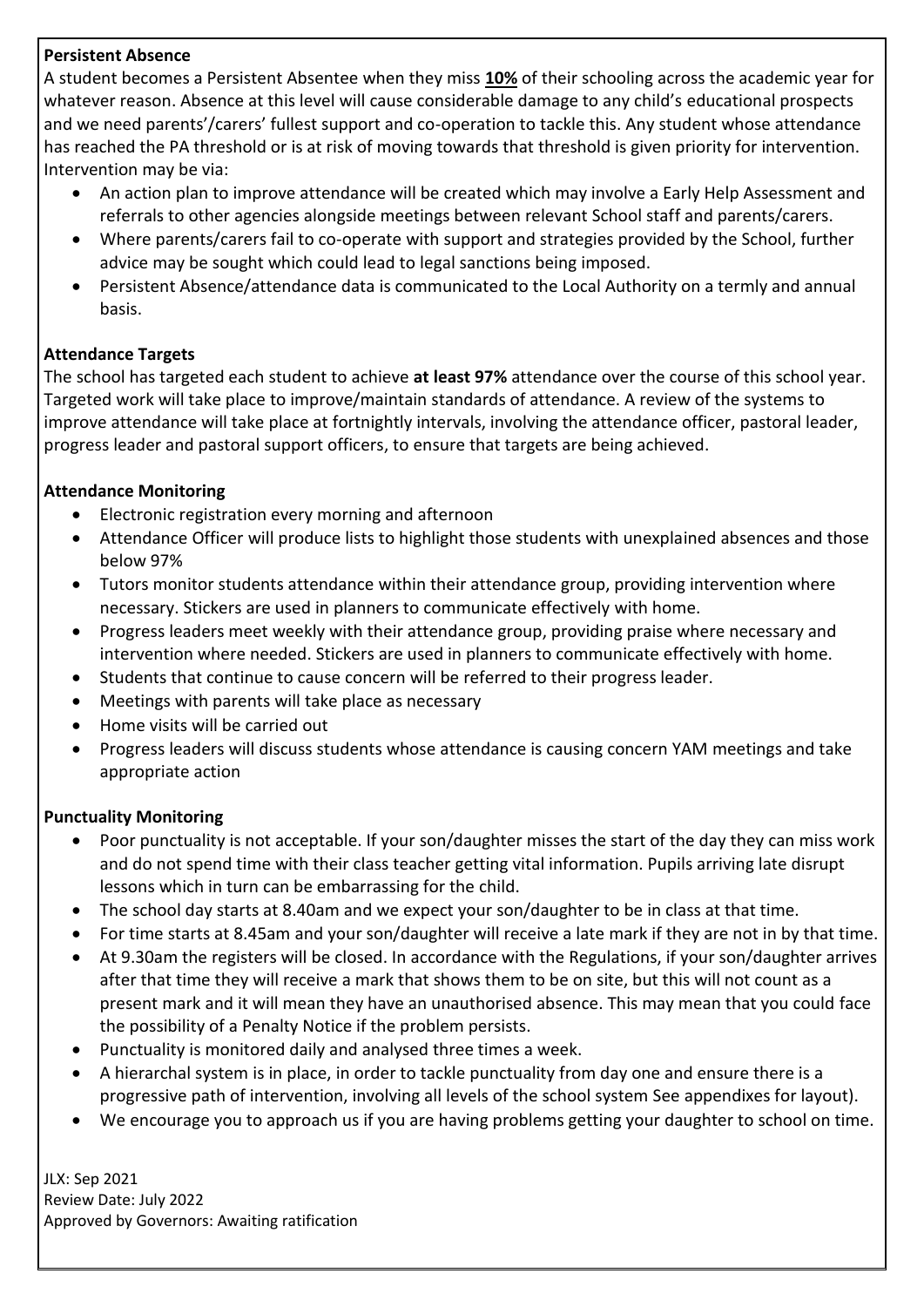#### **Encouraging Good Attendance**

The school will encourage good attendance by:

- Reporting to you at least half-termly on how your son/daughter is performing in school and what their attendance rate is
- Celebrating good attendance In rewards assemblies.
- Rewarding good or improving attendance through prize draws, certificates and outings/events

#### **Absence Response**

- The Attendance Officer will enter absence details from the phone messages received that morning.
- A group text will be generated for those with no reason for absence (first day response).
- Where a text/ message is not returned the PSO will make a phone call home TO ALL STUDENTS
- Any CP/ CIN students where no message has been received by noon, will receive a home visit. All other students where no message is received by day two will receive a home visit.
- Where there is frequent or lengthy absence the Progress Leader/ Pastoral Leader/Pastoral Support Officer will aim to resolve the problem with parents/guardians. If this is unsuccessful then we shall seek advice/input from relevant services (e.g. School Health, LEA, Police). Extended absence may lead to legal action up to and including prosecution.

#### **Absence**

When a student is absent it is the responsibility of the parent/guardian to inform the School on the first day of absence. Ideally, parents should let the school know when the student is likely to return. This can be via phone, the school planner, email or letter. We reserve the right to request further information where patterns emerge or absence levels are high (e.g. doctor's note, appointment cards, consultant letters etc.).

#### **Absence may be authorised for such reasons as:**

- illness
- unavoidable medical/dental appointments
- exceptional family circumstances e.g. bereavement
- days of religious observance (see Appendix 2)
- study leave
- exclusion
- involvement in a public performance

#### **Absence will not be authorised for such reasons as:**

- looking after brothers/sisters
- birthdays
- days out, e.g. The Appleby Fayre
- shopping trips
- family holidays where permission has not been granted (please note, family holidays during term time will only be authorised in exceptional circumstances)
- special occasions, where the School does not agree that the absence should be granted.
- Appointments
- Where possible we encourage parents/guardians to organise appointments outside the working hours of the school (08:35 – 15:05). The aim of this is to minimise the disruption to learning. If this is unavoidable then we recommend that appointments take place at the start or end of the day.

#### **Religious Observance**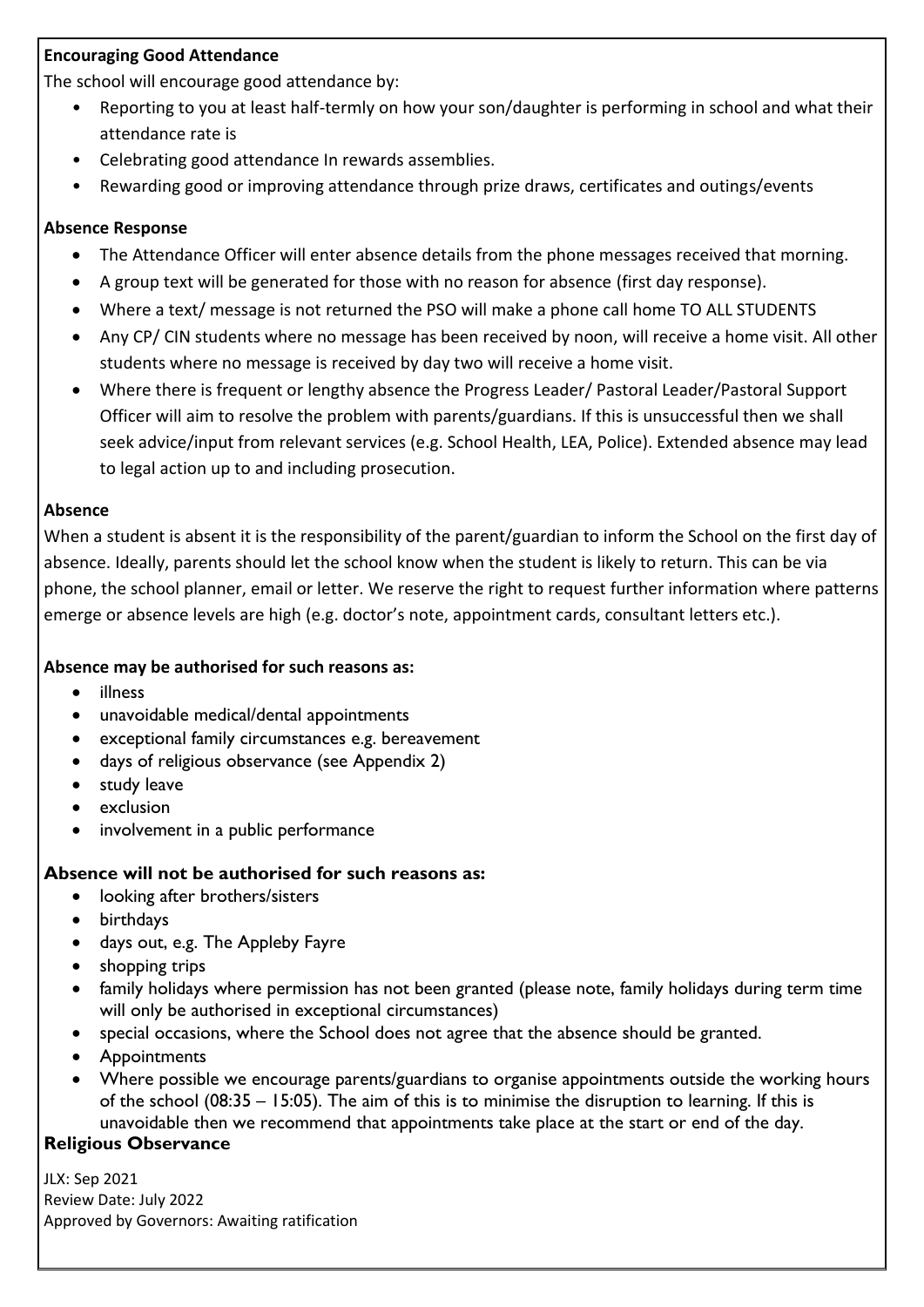- Authorised absence will be granted for religious observance, for example, Eid. The Department for Education definition is as follows:
- "Absence to take part in any day set aside exclusively for religious observance by the religious body to which the parents belong, including religious festivals."
- If the religious body has not set the day apart, there is no requirement for the school to approve the absence or grant leave of absence.
- Parents should contact the school to request leave of absence for all religious observance.

#### **Partnership Working**

 The school will work closely with parents and with support agencies as appropriate to ensure regular attendance at school.

#### **Term Time Holidays**

 Holidays during term time will not be authorised unless in exceptional circumstances. Parents/guardians must apply in advance for permission and the Headteacher will decide on a case by case basis whether the application meets the exceptional circumstances criteria. Application forms should be completed and returned at least 8 weeks before the proposed absence. This will allow staff time to plan work related to the absence. Parents/guardians who take their son/daughter on holiday during term time without permission are liable to receive a fine of up to £120, per parent, per pupil at the school.

#### **Long Term Absence**

 Occasionally a student may be absent for an extended period of time due to ill health. Parents must liaise with the Form Tutor and pastoral leader where the absence period is likely to be greater than one week. The School will aim to minimise the disruption to learning by providing appropriate work to complete. If necessary a phased return or part-time timetable will be considered. Liaising with the PSO, students can be gradually introduced to their timetable, these situations are always based on an individual basis.

#### **The Registration System**

The School will use a computerised system for keeping the school attendance records. Registration will take place twice during the school day, once at 8.35am and once at 13.05 pm. The following national codes will be used to record attendance information.

| CO                                         | <b>DESCRIPTION</b>                         |  |
|--------------------------------------------|--------------------------------------------|--|
| DE                                         |                                            |  |
|                                            | Present (AM)                               |  |
|                                            | Present (PM)                               |  |
| в                                          | Educated off site (not dual reg.)          |  |
| C                                          | Other authorised circumstances             |  |
| D                                          | Dual registration (attending other estab.) |  |
| E                                          | Excluded (no alternative provision made)   |  |
| Family holiday (not agreed or days in<br>G |                                            |  |
|                                            | excess)                                    |  |
| н                                          | Annual family holiday (agreed)             |  |
|                                            | Illness (not med/dental appointments)      |  |
| $\mathbf{I}$                               | Interview                                  |  |
|                                            | Late (before registers closed)             |  |

#### **Appendix 1-**

| M        | Medical/Dental appointments                                             |  |
|----------|-------------------------------------------------------------------------|--|
| N        | No reason yet provided for absence                                      |  |
| $\Omega$ | Unauthorised Abs (not covered by other                                  |  |
|          | code)                                                                   |  |
| P        | Approved sporting activity                                              |  |
| R        | Religious observance                                                    |  |
| S        | Study leave                                                             |  |
| т        | <b>Traveller absence</b>                                                |  |
| U        | Late (after registers closed)                                           |  |
| v        | <b>Educational visit or trip</b>                                        |  |
| W        | <b>Work Experience</b>                                                  |  |
| x        | Non-compulsory school age absence<br>All should attend/no mark recorded |  |
|          |                                                                         |  |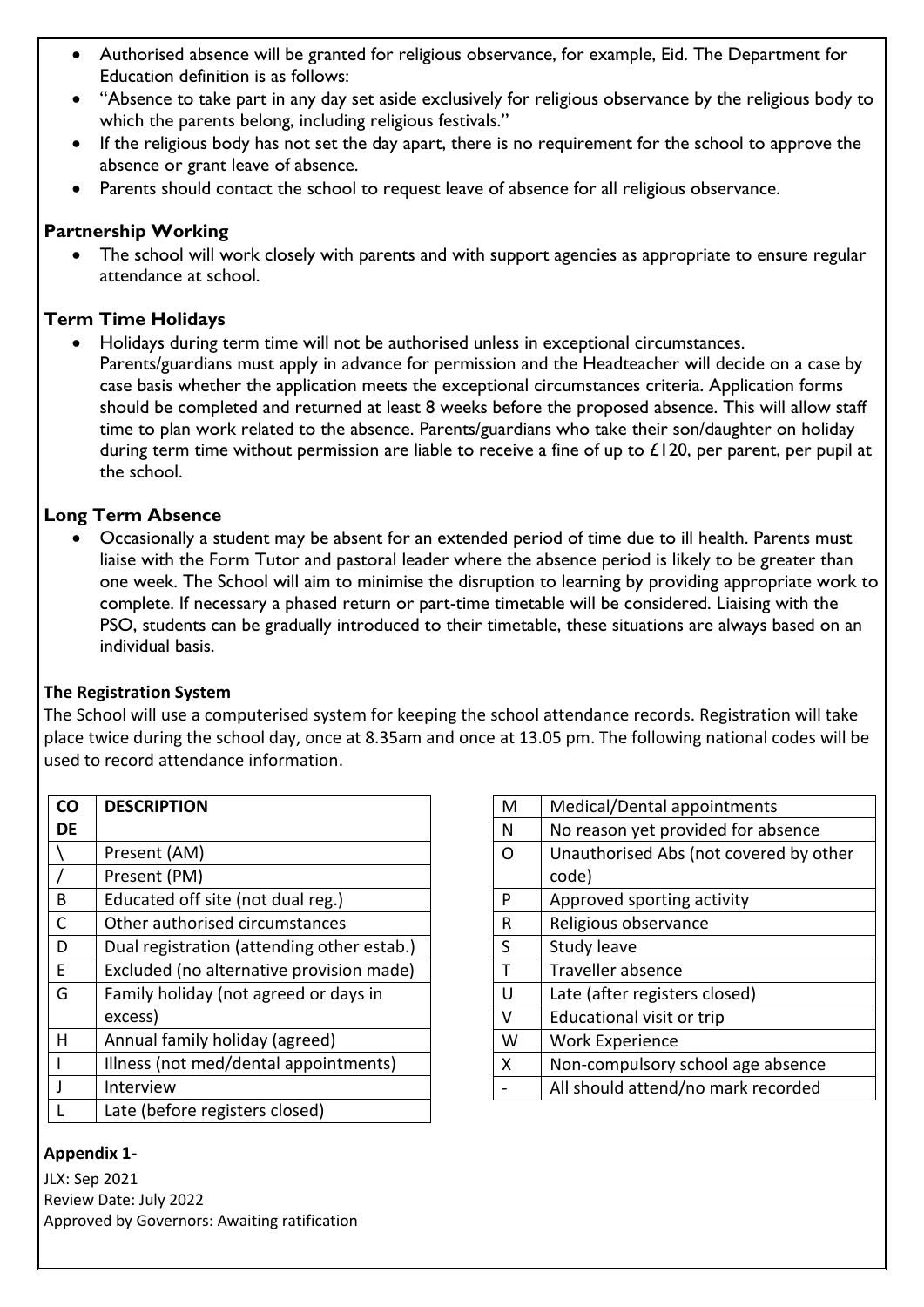#### **Our Lady's Catholic College Punctuality Protocol**

#### **Daily protocol**

| Pupil arrives in school late        | Pupil receives 30 min detention for that night in<br>2F9. |
|-------------------------------------|-----------------------------------------------------------|
|                                     | Text home to parents                                      |
|                                     | If pupil fails to attend PSO rings home for               |
|                                     | meeting with parent/ contact the following                |
|                                     | morning.                                                  |
|                                     | Parents/ contact MUST attend                              |
| Pupil arrives in school late, after | After 3 of these an FPN is sought.                        |
| 9.30am.                             |                                                           |

## **Intervention for persistent punctuality issues**

| Late 3 times in                  | Late letter 1 sent (PSO log CPOMS)                                                                                                                                                                                 |  |  |
|----------------------------------|--------------------------------------------------------------------------------------------------------------------------------------------------------------------------------------------------------------------|--|--|
| one half term                    |                                                                                                                                                                                                                    |  |  |
| Late 5 times in                  | PSO to contact home home arrange meeting in school (must be                                                                                                                                                        |  |  |
| one half term                    | within 24 hours) with contact AND pupil to discuss any barriers<br>and interventions to be put in place. (PSO log CPOMS)                                                                                           |  |  |
| Late 6 times in                  | Late letter 2 sent                                                                                                                                                                                                 |  |  |
| one half term                    | PSO to contact home, explain legal requirements of parents.<br>Explain that to ensure pupils are being taught the legal<br>requirement of 25 hours per week, we may need to alter their<br>school day permanently. |  |  |
|                                  | PSO to reiterate this to pupil<br>(PSO log CPOMS)                                                                                                                                                                  |  |  |
| Late 7 times in<br>one half term | PSO to contact home, meeting with contact / PSO/ JLX to be<br>arranged within 24 hours.                                                                                                                            |  |  |
|                                  | Punctuality contract to be drawn up, signed by all concerned.<br>Must include parents/ contact bringing pupil to school.<br><b>FPN</b> discussed<br>(PSO log CPOMS)                                                |  |  |
| Late 8 times in                  | PSO to set up meeting with parent/contact/pupil/JLX/PSO/HS.                                                                                                                                                        |  |  |
| one half term                    | Dual registration with another school discussed                                                                                                                                                                    |  |  |
|                                  | FPN processed.                                                                                                                                                                                                     |  |  |
|                                  | PSO log CPOMS)                                                                                                                                                                                                     |  |  |

Appendix 2-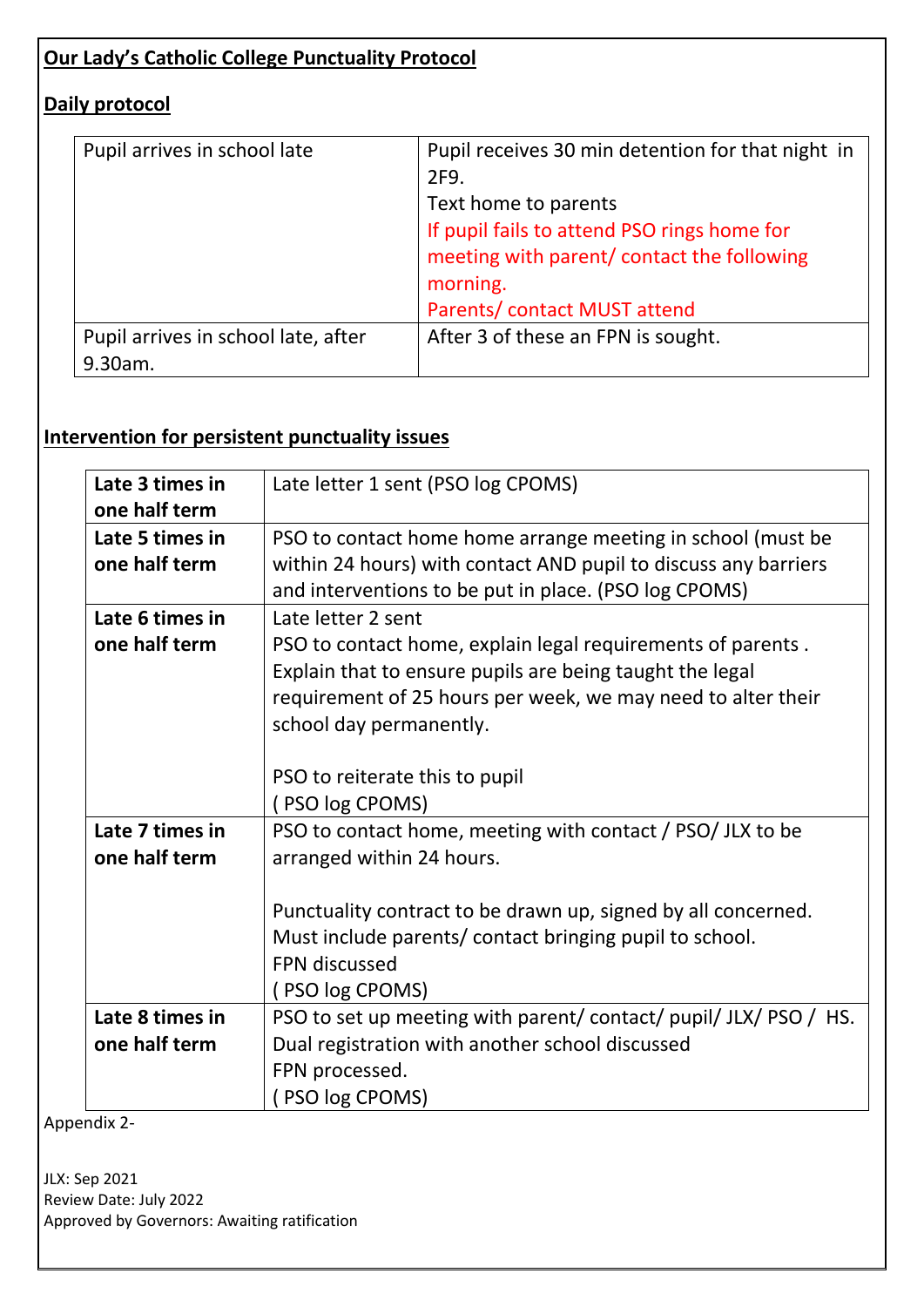|                                              | $97\%$ >        | responsibility<br>Pupil                      | planner, planner<br>own attendance<br>(voucher draw).<br>responsible for<br>section in their<br>congratulating<br>attendance.<br>outstanding<br>attendance<br>·Stickers in<br>-Fill in the<br>pupils on<br>·Receive<br>planners<br>rewards<br>section<br>·Pupils<br>level.                                                                                                                                                                                                                                                                                                                                                                                                |                                                                                                                                                                                                                                                                                      |
|----------------------------------------------|-----------------|----------------------------------------------|---------------------------------------------------------------------------------------------------------------------------------------------------------------------------------------------------------------------------------------------------------------------------------------------------------------------------------------------------------------------------------------------------------------------------------------------------------------------------------------------------------------------------------------------------------------------------------------------------------------------------------------------------------------------------|--------------------------------------------------------------------------------------------------------------------------------------------------------------------------------------------------------------------------------------------------------------------------------------|
|                                              | 93-96%          | Form teacher                                 | Reward improved attendance in this<br>Display weekly data received from<br>attendance section in their planner.<br>-Monitor (weekly FT timetable) 93-<br>HoY. Pupils use this to fill in the<br>group (Chocolate vouchers etc)<br>96% attendees.                                                                                                                                                                                                                                                                                                                                                                                                                          | 93-96% letter home if no improvement<br>parental signature explaining negative<br>effect attendance in this group has on<br>93-96% stickers in planner requiring<br>If no improvement pupil moves<br>automatically into HoY group.<br>progress in school                             |
| <u>Attendance Responsibility and Actions</u> | 88-93%          | Progress leader/ Pastoral Support<br>officer | • see all <90% students after assembly<br>immediately send concern letter home.<br>issemblies (each half term). Give out<br>Reward improved attendance in this<br>At this point no I/M is to be recorded<br>If there is no improvement after two<br>improvement of attendance, weekly)<br>Ensure FT's know form attendance<br>veeks, medical letter must be sent<br>·Track data on traffic light spread<br>inless medical evidence is seen.<br>. When pupils arrive in this group<br>sheet, the pupils in this group<br>Plan and deliver attendance<br>explain consequence of non<br>ewards for 95> attendance.<br>ind year attendance.<br>group (vouchers etc)<br>norme. | parental signature explaining negative<br>effect attendance in this group has on<br><93% letter home if no improvement<br>start file with AO- Evidence for FPN.<br>If no improvement invite parents in-<br><93% Stickers in planner requiring<br>progress in school<br>after 1 week. |
|                                              | <88%            | Attendance Officer                           | the week previous, for each<br>explain the actions taken in<br>When a pupil arrives in this<br>Send traffic light sheets to<br>meeting. Discuss possible<br>school and how these can<br>be addressed. Liaise with<br>group, immediately invite<br>attendance intervention<br>barriers to coming in to<br>FT/display technicians<br>year group, for all PA<br>parents in for a RISK<br>PSO/HoY/FT/SLT to<br>Track pupils in the<br>Weekly email to<br>spreadsheet<br>students<br>weekly.<br>PSO.                                                                                                                                                                           | If Attendance falls further court<br>After 14 missed, unauthorised<br>sessions FPN to be initiated<br>action to be initiated.                                                                                                                                                        |
|                                              | Attendance<br>≍ | Responsi-<br>bility                          | <b>Actions</b>                                                                                                                                                                                                                                                                                                                                                                                                                                                                                                                                                                                                                                                            | Action if no<br>improveme-<br>attendance<br>nt in                                                                                                                                                                                                                                    |

Appendix 3-

JLX: Sep 2021 Review Date: July 2022

Approved by Governors: Awaiting ratification